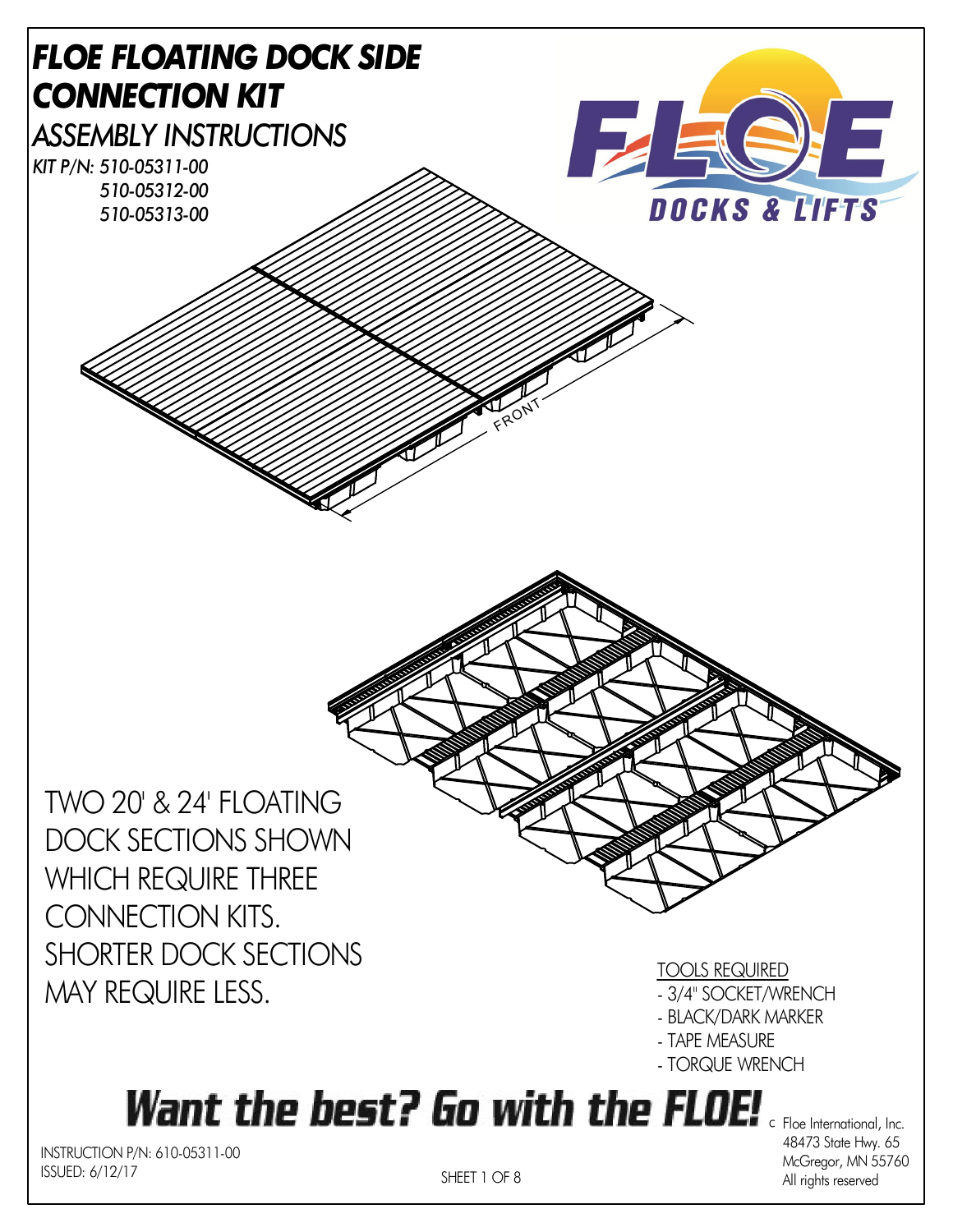#### *FLOE FLOATING DOCK SIDE CONNECTION KIT EXPLODED VIEW AND BOM KIT P/N: 510-05311-00*

*510-05312-00*

| <b>ITEM</b>   | QTY | <b>PART NUMBER</b>        | <b>DESCRIPTION</b>                     |
|---------------|-----|---------------------------|----------------------------------------|
|               | 4   | 001-05600-00              | RIVET, AS65SF 3/16 X 1/2"              |
| $\mathcal{P}$ | 8   | 001-70210-00              | <b>HHCS, 1/2-13 SS</b>                 |
| 3             | 16  | $\overline{001-71}022-00$ | FLAT WASHER, 1/2" USS ss 18-8          |
| 4             | 8   | 001-76072-00              | NUT, NYLOCK 1/2-13 Alum.               |
| .5            | 2   | 002-01106-00              | CAP, AXLE BEAM 12'-16'                 |
| 6             |     | 110-00104-00              | WELD'T, BRKT-SIDE CONNECTION-8' WIDE   |
|               |     |                           | <b>FLT.DOCKS</b>                       |
|               | OR  | $\sqrt{110}$ -00105-00    | WELD'T, BRKT-SIDE CONNECTION-4' TO 8'  |
|               |     |                           | <b>FLT.DOCKS</b>                       |
|               | ∩R  | 1110.00185.00             | WELD'T BRKT-SIDE CONNECTION (2) A WIDE |

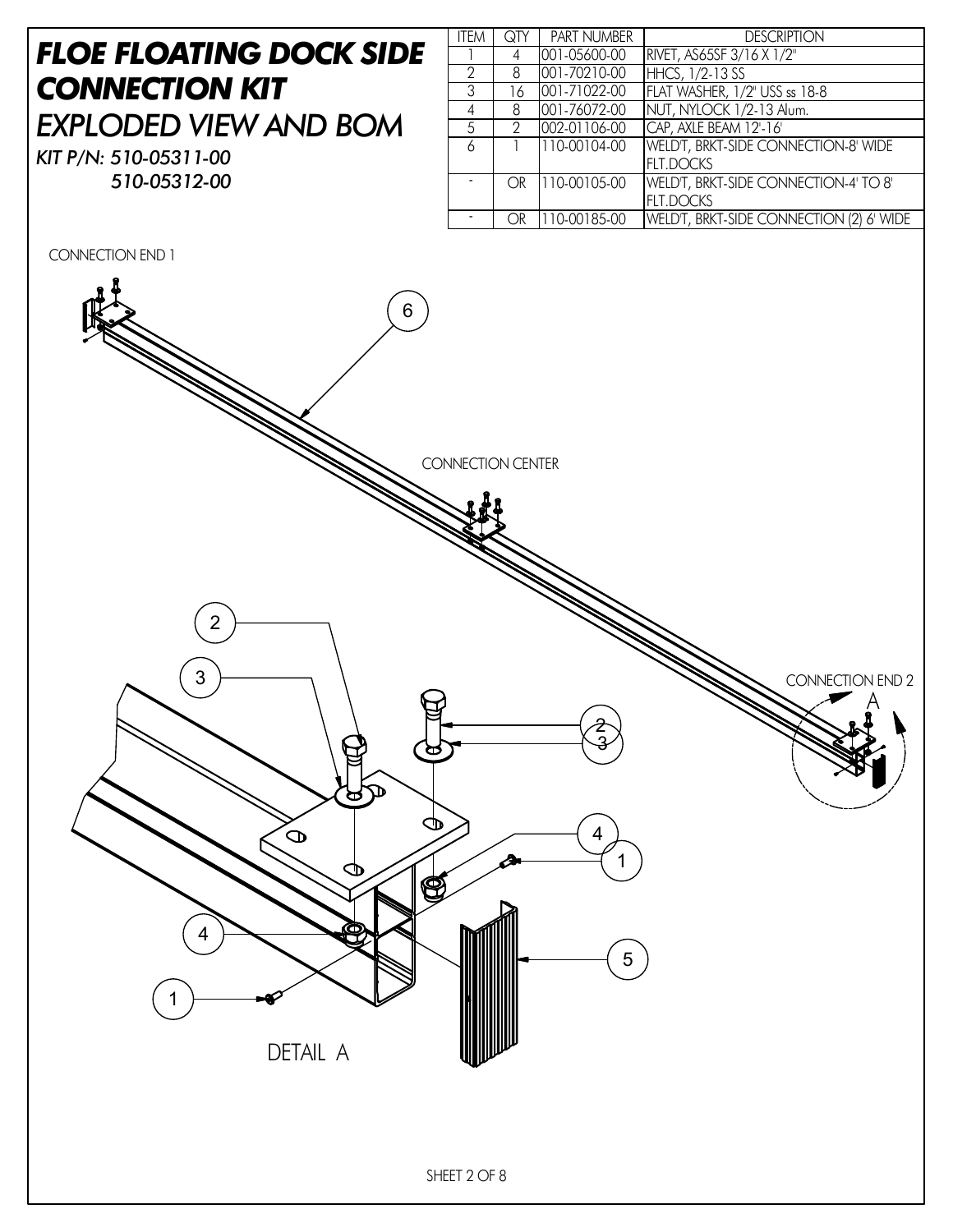- REMOVE FLOATING DOCK SECTION FROM WATER IF NECESSARY.

# *STEP 2*

- REMOVE THE FLOATS FROM THE DOCK SECTION. FOR EACH FLOAT, REMOVE THE (4) NYLOCK NUTS AND (4) FLATWASHERS FASTENING THE FLOAT TO THE 1/2" x 3" BOLTS WITH A 3/4" WRENCH OR SOCKET. *SEE NOTE BELOW*

IMPORTANT NOTE: BEFORE REMOVING FLOATS, MARK THE LOCATION OF THE FLOATS ON THE NUT TRACK USING A MARKER. THIS WILL ALLOW YOU TO LOCATE WHERE THEY NEED TO BE FASTENED BACK ON WHEN RE-ATTATCHING

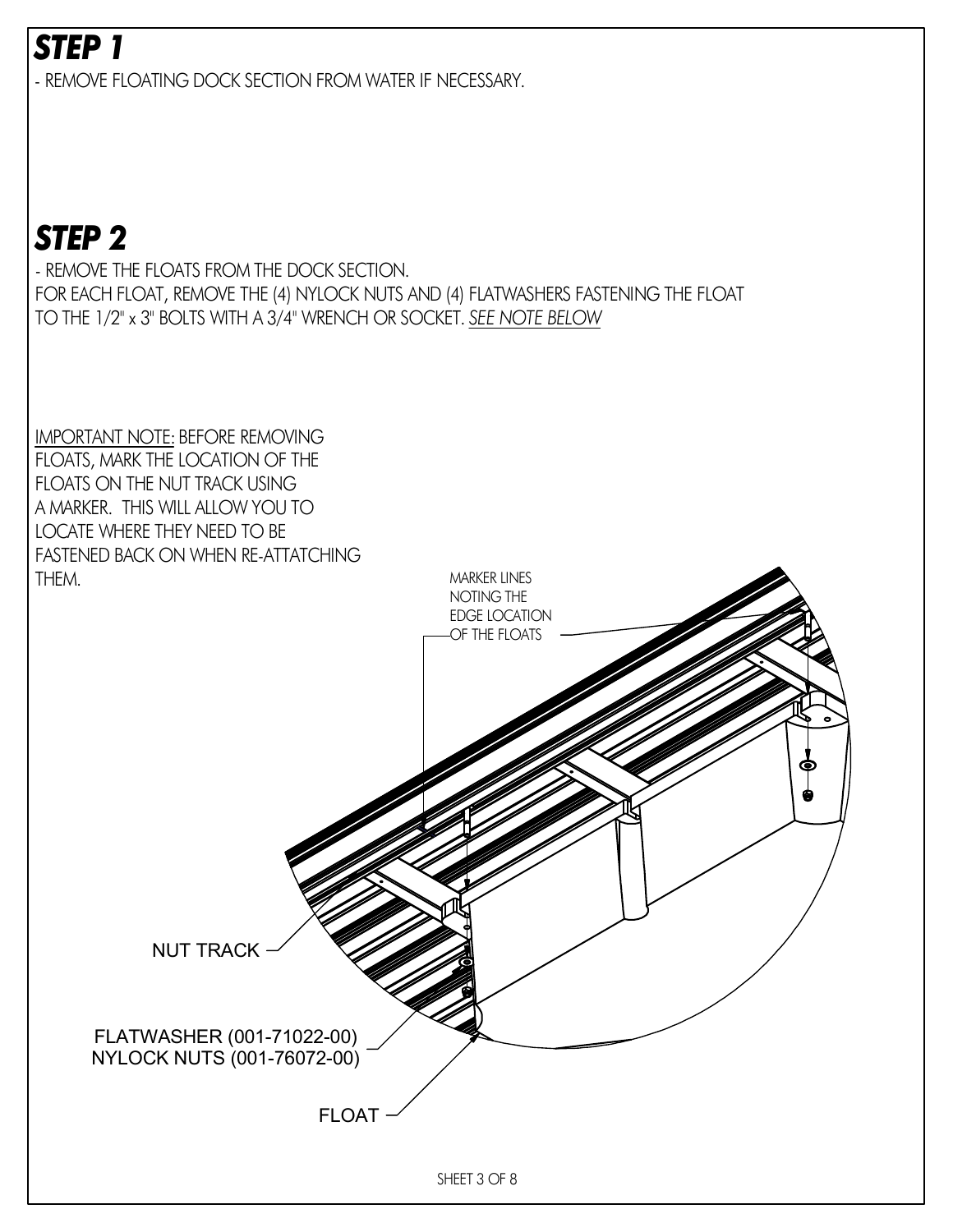- SLIDE THE BOLTS AND WASHERS DOWN THE NUT TRACK TO THE ACCESS HOLES, LOCATED AT THE BOTTOM OF THE TRACK, AND REMOVE THEM.

REPEAT THIS STEP WITH THE SECOND DOCK SECTION THAT WILL BE CONNECTED TO THE FIRST SECTION.

NUT TRACK ACCESS HOLE

FLATWASHER (001-71022-00) 1/2" x 3" BOLT (001-70215-00)

SHEET 4 OF 8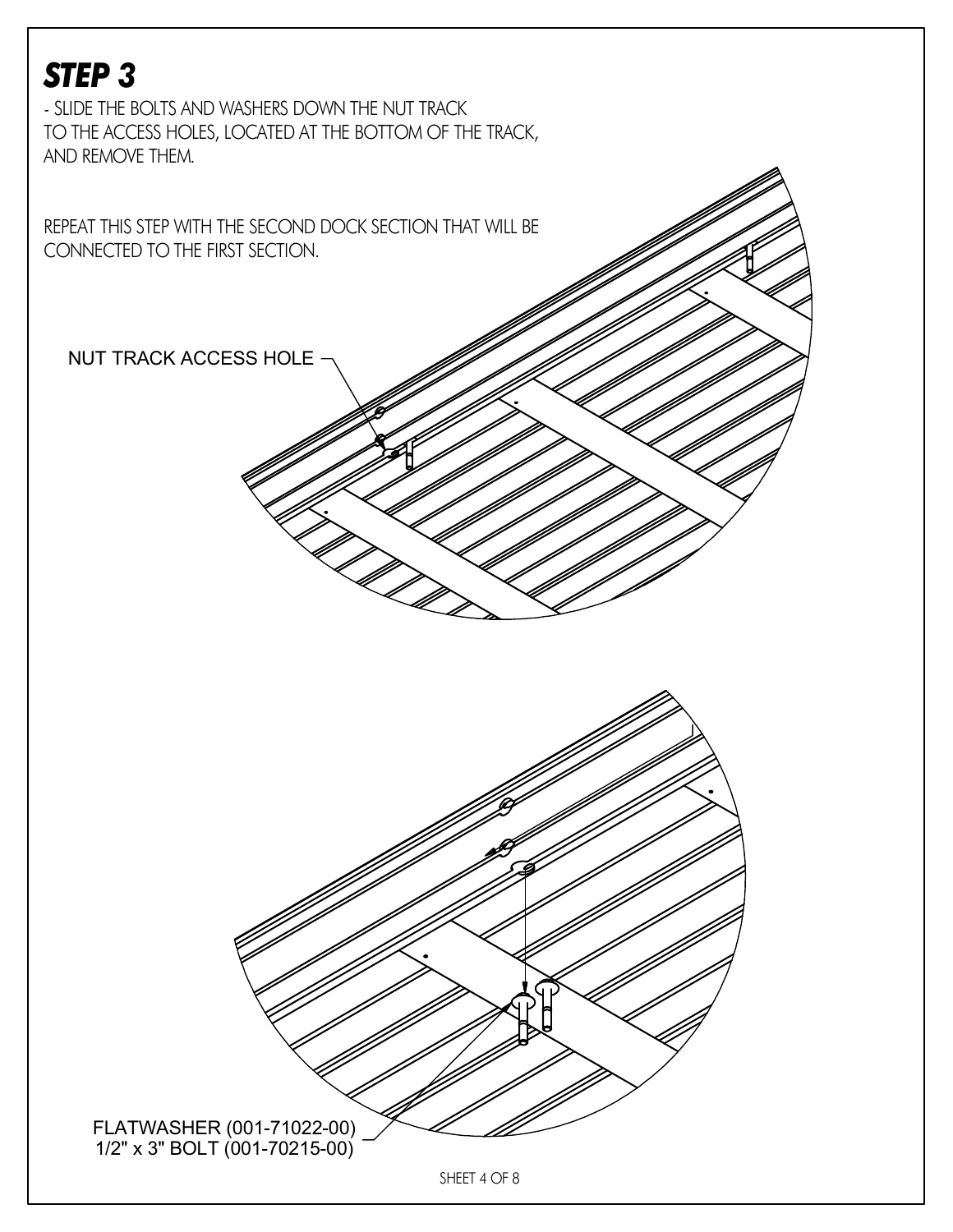- PLACE THE SECOND 8' x 24' DOCK SECTION THAT HAS THE FLOATS REMOVED, AND LINE THE SECOND SIDE BY SIDE TO THE FIRST SECTION, SO THAT BOTH ENDS ARE EVEN WITH EACH OTHER.

DOCK SECTION 1 DOCK SECTION 2

#### *STEP 5*

- INSERT THE 1/2" x 1 3/4" BOLTS (001-70210-00) AND WASHERS (001-71022-00) FOR THE DOCK CONNECTORS INTO THE NUT TRACK THROUGH THE BOTTOM ACCESS HOLES, AND SLIDE THEM DOWN THE TRACK (8 OF EACH AT BOTH ENDS OF DOCK SECTION, AND 8 IN THE CENTER OF TRACK).

LOCATE ALL THE BOLTS SO THAT THEY ARE 4" DISTANCE FROM CENTER TO CENTER TO EACHOTHER ON THE NUT **TRACK** 

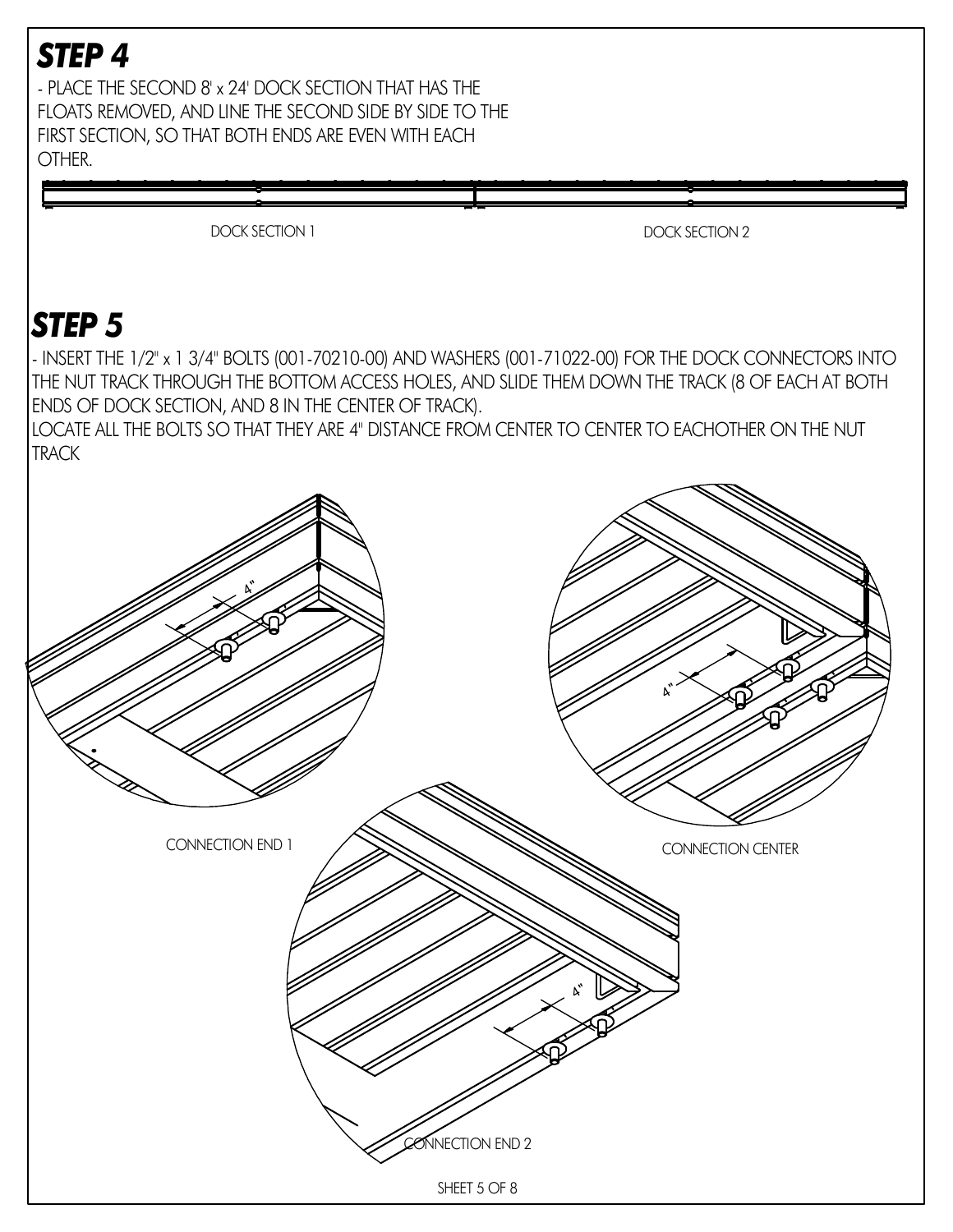- FASTEN THE DOCK CONNECTORS TO THE 1/2" x 1 3/4" BOLTS (001-70210-00) THROUGH THE SLOTS ON THE CONNECTOR BRACKETS WITH THE NYLOCK NUTS (8 FOR EACH CONNECTOR).

- IMPORTANT NOTE: TIGHTEN THE NUTS SO THAT THE OUTER EDGE OF THE CONNECTOR BRACKET IS 4 1/4" FROM THE FACE OF THE DOCK FOR THE END CONNECTORS. THE MIDDLE CONNECTOR NEEDS TO BE TIGHTENED SO THAT IT IS CENTERED ON THE NUT TRACK.

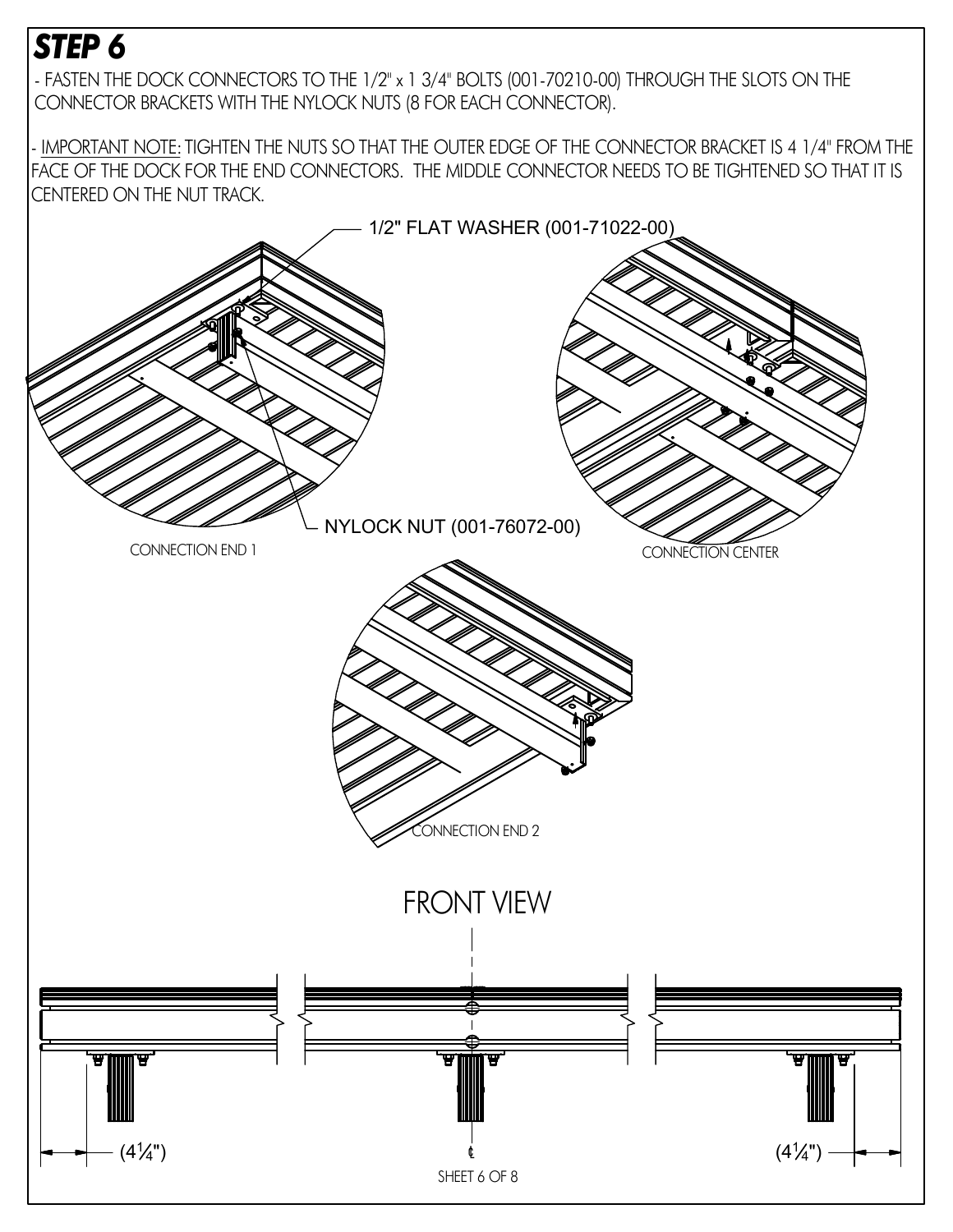- RE-INSERT THE 1/2" x 3" BOLTS (001-70215-00) AND FLATWASHERS (001-71022-00) USED TO FASTEN THE FLOATS BACK INTO THE NUT TRACK FOR BOTH DOCK SECTIONS USING THE BOTTOM ACCESS HOLES OF THE NUT TRACK.



FLATWASHER (001-71022-00) NYLOCK NUT (001-76072-00)

SHEET 7 OF 8